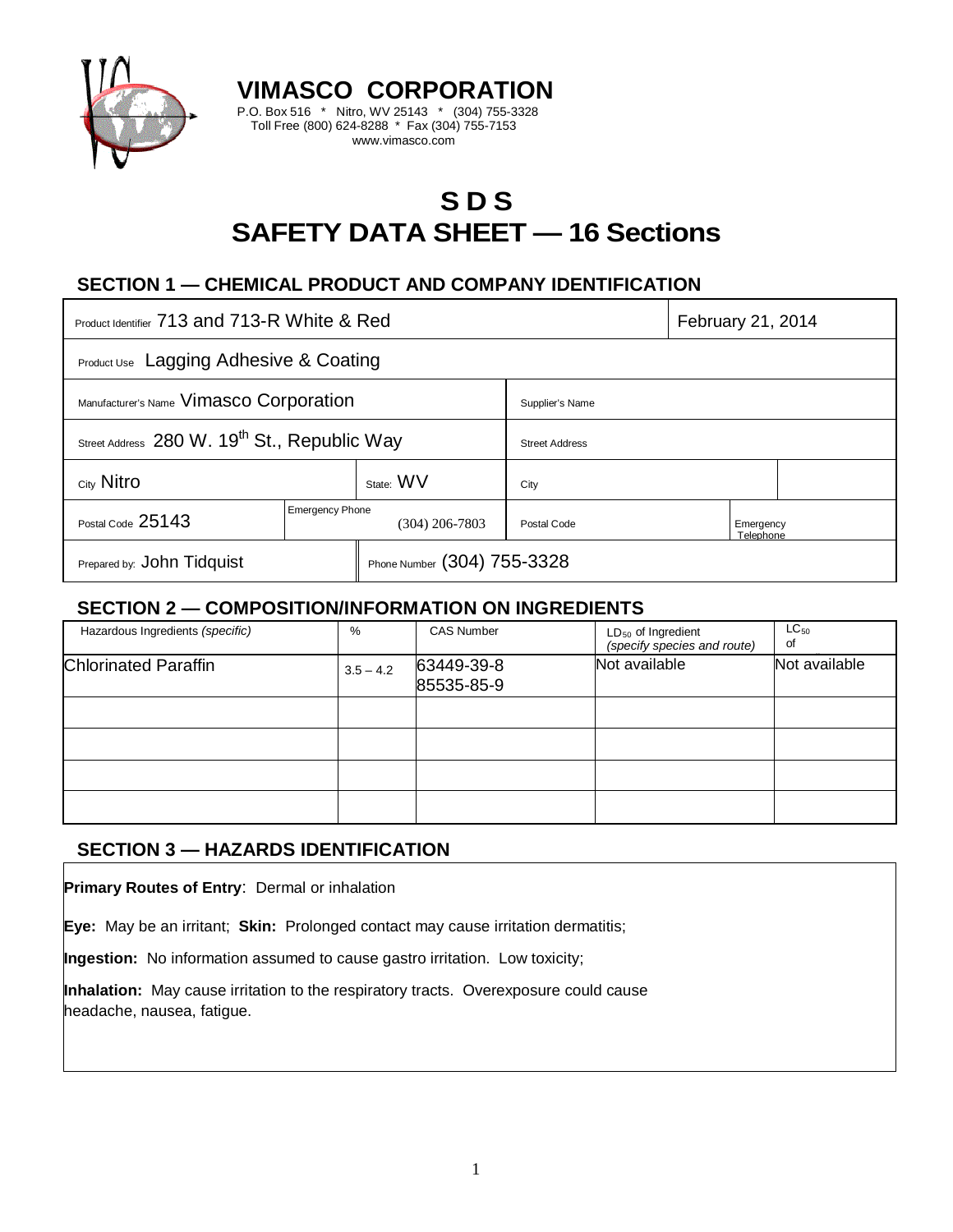# **Product Identifier - 713 and 713-R, Vimasco Corporation**

# **SECTION 4 — FIRST AID MEASURES**

**Skin**: Wash with soap and water

**Eyes:** Flush with clean water at least 15 minutes, if irritation persists, consult physician.

**Inhalation**: Remove to fresh air. If breathing is difficult, administer oxygen. If irritation persists, consult physician

**Ingestion**: Give two glasses of water, induce vomiting, consult physician or poison control center. Never give anything by mouth to an unconscious person.

### **SECTION 5 — FIRE FIGHTING MEASURES**

| Flammable<br>No.                                                                                                                                                                         | If yes, under which conditions?     |                                                  |  |  |  |
|------------------------------------------------------------------------------------------------------------------------------------------------------------------------------------------|-------------------------------------|--------------------------------------------------|--|--|--|
| Means of Extinction: Foam, Alcohol Foam, $CO2$ , Dry Chemical, Water Fog                                                                                                                 |                                     |                                                  |  |  |  |
| Flashpoint: No flash to boiling $212^{\circ}F$ (TCC)                                                                                                                                     | Upper Flammable Limit (% by volume) | Lower Flammable Limit (% by volume)              |  |  |  |
| Autoignition Temperature (°C)                                                                                                                                                            | Explosion Data: None known          | Explosion Data - Sensitivity to Static Discharge |  |  |  |
| Hazardous Combustion Products: None known                                                                                                                                                |                                     |                                                  |  |  |  |
| Product will not burn until water has boiled or evaporated. For dried film or residual solids, full protective equipment is<br>recommended, including self-contained breathing apparatus |                                     |                                                  |  |  |  |

# **SECTION 6 — ACCIDENTAL RELEASE MEASURES**

Spills should be collected for disposal; eliminate all ignition sources. Prevent material from entering drains, sewers and waterways. Before drying product may be washed away with water; after drying, remove with a paint scraper or strong solvent.

# **SECTION 7 — HANDLING AND STORAGE**

Thoroughly cleanse hands after handling. Launder contaminated clothing before reuse.

Protect from freezing.

Do not use empty containers for potables or edibles.

Store indoors at temperatures of 40°F to 90°F. Do not store at elevated temperatures, as containers could pressurize and rupture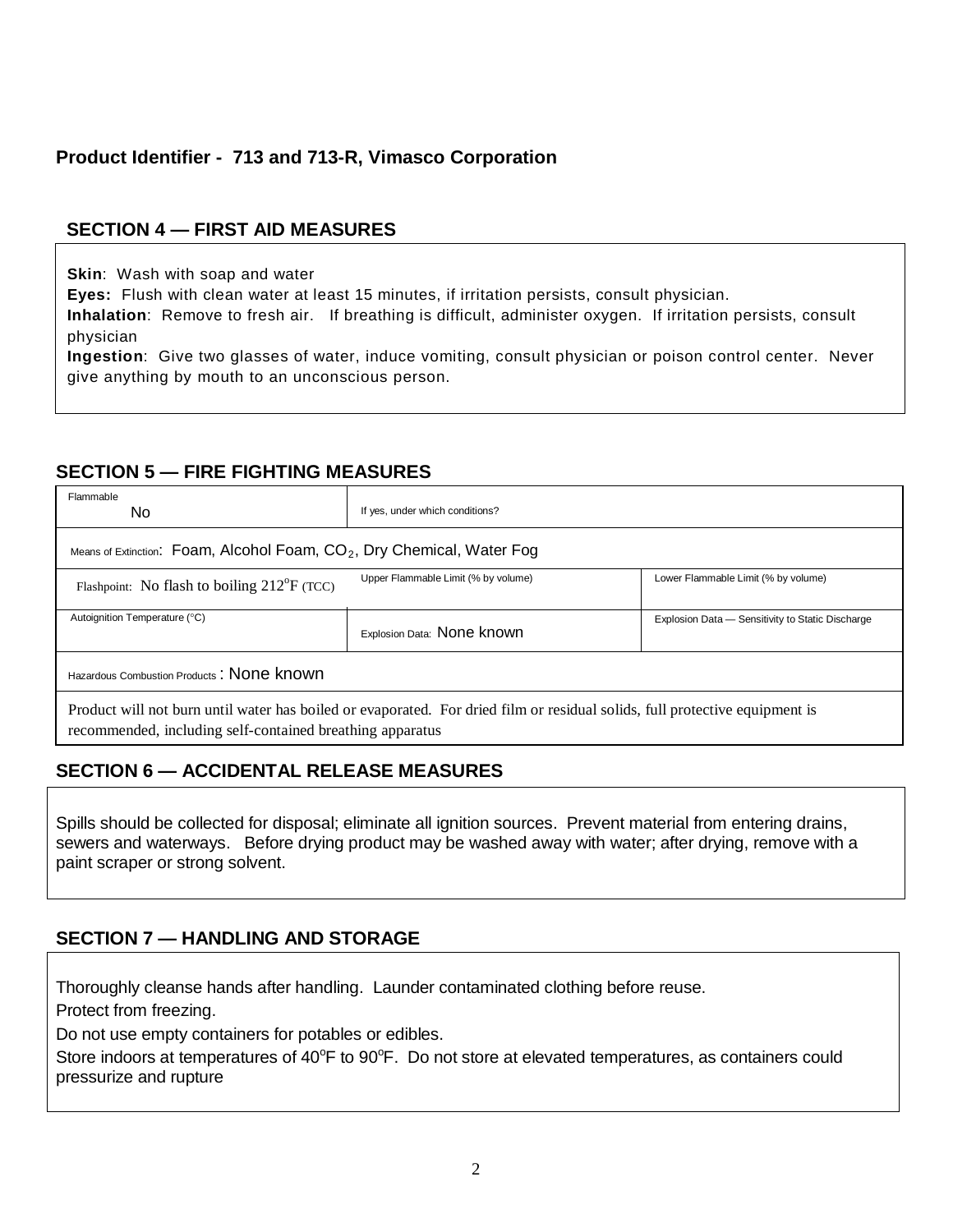# **SECTION 8 — EXPOSURE CONTROL / PERSONAL PROTECTION**

#### Exposure limits: Not available

In restricted ventilation areas, use approved chemical respirator, avoid inhalation of airborne particulates by using an approved respirator. General (mechanical) room ventilation is expected to be satisfactory. Supplementary local exhaust and respiratory protection may be needed in poorly ventilated spaces, or evaporation from large surfaces when spraying.

Personal Protection: Impervious gloves, goggles, face shield or other eyewear to protect from splash.

### **SECTION 9 — PHYSICAL AND CHEMICAL PROPERTIES**

| Physical State: Viscous, paste      | Odor: Mild latex odor                                   | Wt/Gal: 11 lbs.                                  |
|-------------------------------------|---------------------------------------------------------|--------------------------------------------------|
| Specific Gravity: 1.31              | Vapor Density (air = 1): $Lighter than air$             | Viscosity: Approx. 75,000 cps                    |
| Evaporation Rate: Slower than ether | Boiling Point: 212 <sup>°</sup> F to 216 <sup>°</sup> F | Freezing Point : $32^{\circ}$ F (0 $^{\circ}$ )C |
| $pH$ 8.0 to 9.0                     | Voc (lbs/gal): 0 gm/L; 0 lbs/gal (less water)           | Volatile Volume: 58%                             |

# **SECTION 10 — STABILITY AND REACTIVITY**

Chemical Stability: Stable

Avoid materials that are incompatible with water and oxidizers.

Thermal decomposition will yield CO,  $CO<sub>2</sub>$ , HPO<sub>x</sub>, HCL and fragmented short-chain hydrocarbons.

Decomposition Temp: Approx. 240°F (115°C)

# **SECTION 11 — TOXICOLOGICAL INFORMATION**

Not available

### **SECTION 12 — ECOLOGICAL INFORMATION**